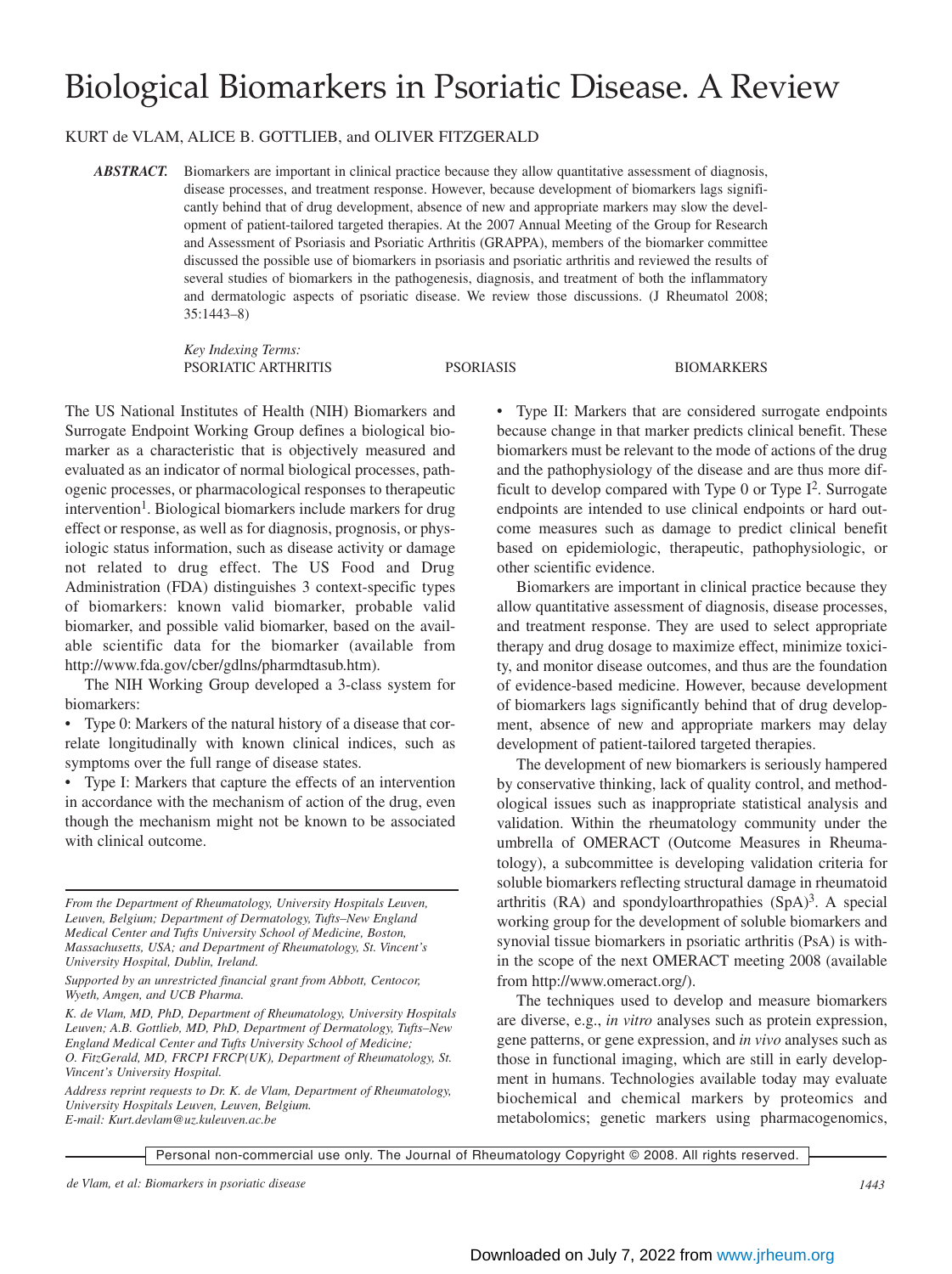gene expression profiles, systems biology, and singlenucleotide polymorphisms (SNP); and structural markers using classical molecular imaging techniques.

## **Possible Use of Biomarkers in Psoriatic Disease**

Outcome or clinical endpoints in PsA include diagnosis, inflammation, prognosis, disease activity, disease severity, damage, disability, and quality of life (QOL). Recent specific instruments have been attributed to disease activity or damage, but for other domains the instruments are still under development or not yet validated. Moreover, some instruments assess more than one domain, and others include composite scores (e.g., QOL).

Fulfilling the OMERACT standards for validity (truth, feasibility, and discrimination) is a major concern. For some domains, no gold-standard instrument has been identified. Additionally, different studies have used different instruments, making cross-comparisons difficult. A better approach might be to define domains based on the biology of the disease and then to look for the outcome of different biological processes such as the inflammatory process or the tissue response including damage.

Biomarkers in PsA can be determined in different compartments of the human body such as blood (serum/cellular compartment), synovial fluid (plasma/cellular compartment), urine, and synovial tissue. The technological possibilities are expanding and include flow cytometry, reverse transcription-polymerase chain reaction (RT-PCR), ELISA, immunohistochemistry, *in situ* hybridization, and DNA microarray. Other technologies, such as proteomics, metabolomics, and microarray may help to identify novel candidate biomarkers.

# **Biomarkers in Psoriatic Arthritis**

Most candidate biomarkers in PsA have been borrowed from RA, which implies similarities in outcome or disease process between RA and PsA; however, recent clinical and translational research questions this premise. Increasingly, data demonstrate the different disease processes in RA and PsA, including genetics, the inflammatory process, and disease outcome. Thus, this "copy-paste" approach may lead to inappropriate choices of biomarkers and subsequently to incorrect conclusions. Compared with other forms of rheumatic disease, only limited data are available about biomarkers in PsA. Serum markers and biomarkers in synovial tissue as surrogates for disease activity or damage are most frequently studied, but these studies are hampered by the use of RA as a control group.

*Diagnosis*. A few biomarkers associated with diagnosis have been studied in patients in clinical trials. Gene expression in peripheral blood mononuclear cells (PBMC) for nucleoporin 63 kDa distinguished PsA patients from controls. Overexpression of MAP3K3 followed by CACNA1S can discrimate PsA from  $RA<sup>4</sup>$ . Immunohistology of synovial tissue in PsA showed increased vascularity, CD3+ lymphocytes, and neutrophils compared with  $RA^{5,6}$ .

*Disease activity*. Biomarkers useful in monitoring disease activity must be increased in active disease, must correlate with disease activity, and must be sensitive to change. Most biomarkers of disease activity in PsA have not met these criteria.

Erythrocyte sedimentation rate (ESR), interleukin 6 (IL-6), IL-2R, IL-10, IL-1 receptor antagonist (IL-1RA), and hyaluronic acid have been studied in PsA, but only IL-1RA and ESR correlated with the number of swollen and tender joints, reflecting disease activity<sup>7,8</sup>. Hyaluronic acid correlated with the degree of skin involvement but not with the joint disease9. The proinflammatory protein S100A12 was increased in PsA serum but not in synovial fluid and was sensitive to change under treatment with methotrexate<sup>10</sup>. ESR and C-reactive protein correlated well with response to tumor necrosis factor-α (TNF-α) blockade at the group levels in patients with PsA $^{11}$ , but not with cytokine levels<sup>12</sup>; matrix metalloproteinase-3 (MMP-3) was increased in PsA patients with active disease and correlated with increased inflammatory parameters<sup>13</sup>. A decrease of MMP2 and MMP9 correlated well with clinical improvement in PsA (Table  $1$ )<sup>14</sup>.

T lymphocyte subsets, which are increased in peripheral blood and synovial tissue in PsA, decreased with improvement in clinical signs following alefacept treatment<sup>15</sup>.

More than 300 genes showed an altered expression in PBMC obtained from patients with active PsA. Genes associated with the suppression of the innate and acquired immune response had a reduced expression, while others such as thioreductin, S100A8, and S100A12 were increased. This latter finding corresponds with an increase in S100A12 previously demonstrated in the serum<sup>4</sup>.

Most work for biomarkers of disease activity in PsA has been undertaken in synovial tissue. Histological and immunohistochemical features studied both before and after treatment intervention have included analyses of cellular infiltration such as number of T cells, B cells, macrophages, vessels, and adhe-

*Table 1.* Serum biomarkers for disease activity in psoriatic arthritis.

| <b>Biomarker</b>                     | Increased | Correlated to<br>Disease Activity | Sensitivity to<br>Change |
|--------------------------------------|-----------|-----------------------------------|--------------------------|
| Soluble interleukin 2<br>receptor    | $\ddot{}$ |                                   |                          |
| Interleukin 10                       | $\ddot{}$ |                                   |                          |
| Interleukin 6                        | $^{+}$    |                                   |                          |
| Interleukin 1 receptor<br>antagonist | $^{+}$    | $\ddot{}$                         |                          |
| Hyaluronic acid                      | $\ddot{}$ |                                   |                          |
| S100A12 protein                      | $^{+}$    | ND.                               | $^+$                     |
| Matrix metalloproteinase-3           | $+$       | ND.                               | ND                       |
| Erythrocyte sedimentation<br>rate    | $^{+}$    | $\gamma$                          | $\ddot{}$                |
| C-reactive protein                   | $\ddot{}$ | 9                                 | $\ddot{}$                |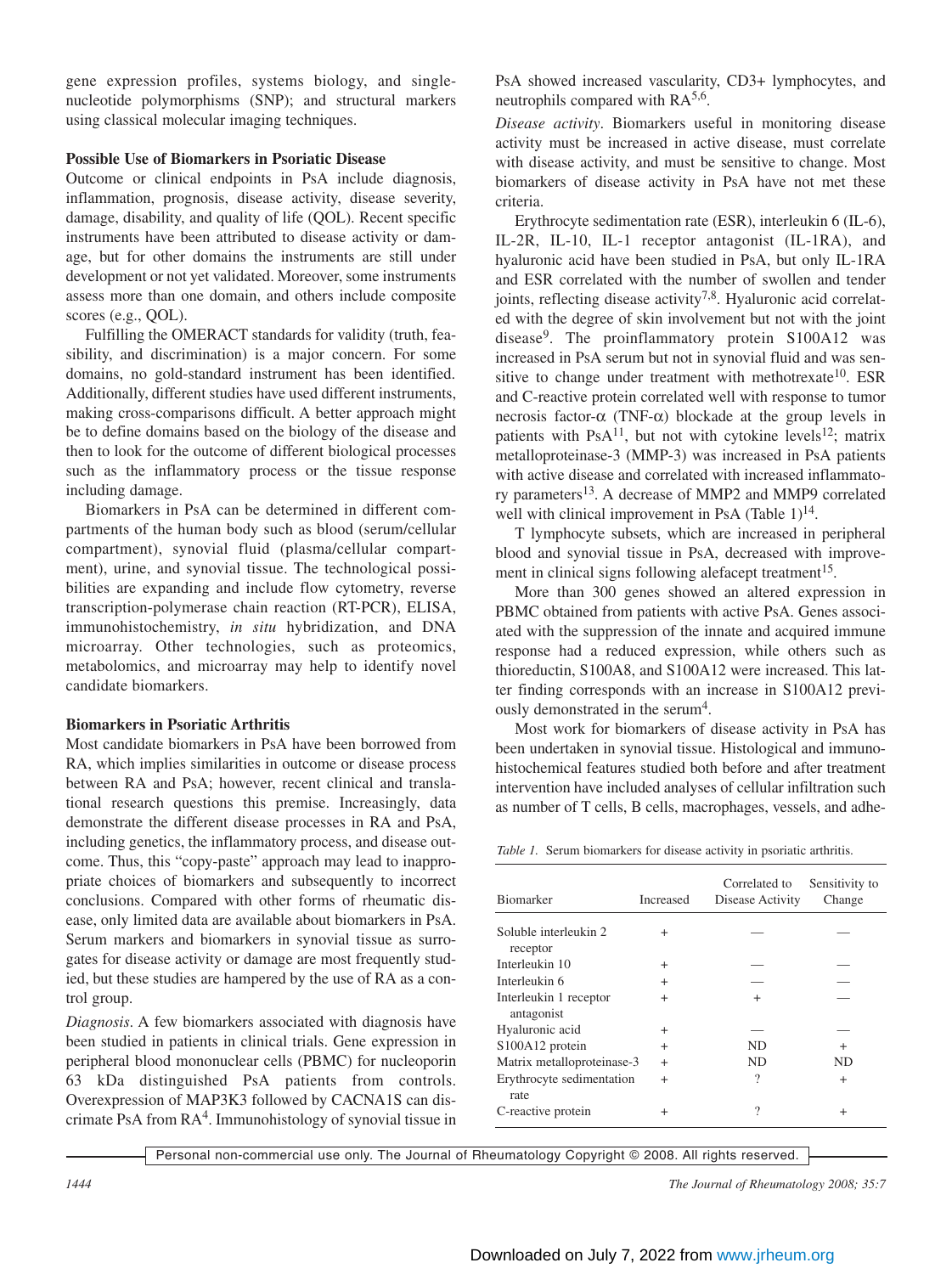sion molecule expression, effector enzymes, and signaling pathways. The results are summarized in Table 25,6,11,16-22.

*Damage*. Damage may occur in the cartilage or in the bone compartment, and may include change in bone mineral density (BMD), bone destruction, or new bone formation such as syndesmophyte formation or ankylosis. Studies of serum biomarkers in bone have shown no correlation between TNFrelated apoptosis-inducing ligand (TRAIL) or osteoprotegerin (OPG) and low BMD in PsA. Increased levels of crosslinked telopeptide of collagen-I, urinary deoxypyridinoline (CTX-I), and OPG may reflect increased bone resorption but was countered by an increase in alkaline phosphatase, resulting in bone formation $2<sup>3</sup>$ . No longitudinal data are available.

Soluble IL-2 receptor correlates with the development of erosive disease in PsA8. Circulating osteoclasts are increased, may be a biomarker for erosive disease, and are sensitive to change following TNF- $\alpha$  blockade<sup>24</sup>. Polymorphisms in TNF- $\alpha$  and TNF- $\beta$  are significantly associated with joint erosions in PsA and progression of joint erosions in early PsA. TNF  $-\alpha$ gene polymorphisms may be useful prognostic markers for damage25. Clinical improvement also correlates with reduction in serum cartilage oligomeric matrix protein levels, indicating reduction in cartilage  $loss^{26}$ .

*Biomarkers in skin*. Studies of the pathogenesis and treatment of psoriasis have greatly benefited from the fact that both psoriatic plaques and uninvolved skin are accessible to repeated biopsy. Several studies demonstrated important pathogenic roles of Th17 and Th1 T cells, plasmacytoid and myeloid dendritic cells, activated endothelial cells, and keratinocytes bearing the regenerative maturation phenotype $27-38$ . Immunocytochemistry, flow cytometry, RT-PCR, and DNA array analyses have generated large lists of biomarkers, some of which have been validated in clinical trials with cyclosporin, phototherapy, calcipotriol, calcitriol, corticosteroids, retinoids, 6 thioguanine, alefacept, efalizumab, etanercept, and infliximab (Table 3)<sup>30,31,33,39-52</sup>. Biomarkers in skin have been instrumental for understanding the pathogenesis of psoriasis and mechanism of action of psoriasis therapies. Biomarkers have been used as surrogate treatment endpoints in early, short-term, proof of concept studies<sup>38,45,53</sup>.

Immunocytochemical biomarkers include those identifying members of the inflammatory infiltrate (e.g., T cells, dendritic cells, neutrophils, macrophages), transcription factors [e.g., activated nuclear factor-κB (NF-κB)], and markers of keratinocyte activation or regenerative maturation (keratin K-16, Ki-67, filaggrin, involucrin, epidermal thickness, intercellular adhesion molecule-1, and HLA-DR expression). RT-PCR has demonstrated increased mRNA expression of multiple chemokines [e.g., IL-8, MIG (monokine inducible by interferon gamma), IP-10 (inducible protein-10), MIP3α (macrophage inflammatory protein3α)], cytokines (e.g., IL-12, IL-23, interferon-γ, IL-6, IL-1ß, IL-8, IL-22, IL-20),

| Table 2. Changes in selected biomarkers in the synovial tissue of patients with psoriatic arthritis (PsA) treated |  |  |
|-------------------------------------------------------------------------------------------------------------------|--|--|
| with methotrexate or tumor necrosis factor- $\alpha$ blockade.                                                    |  |  |

|                             | Domain         | Treatment   | Controls  | PsA                                        |
|-----------------------------|----------------|-------------|-----------|--------------------------------------------|
| Kruithof 2005 <sup>5</sup>  | Diagnosis      |             | <b>RA</b> | T Vascularity                              |
|                             |                |             |           | T Neutrophils                              |
| Van Kuijk 2006 <sup>6</sup> | Diagnosis      |             | <b>RA</b> | $\downarrow$ CD3 T cells                   |
| Kane 2004 <sup>16</sup>     | Active disease | MTX         | Post $R/$ | $\downarrow$ T cells                       |
|                             |                |             |           | $\downarrow$ Macrophages                   |
|                             |                |             |           | $\downarrow$ Adhesion molecules            |
|                             |                |             |           | $\downarrow$ IL8 gene expression           |
| Goedkoop 2004 <sup>22</sup> | Active disease | IFX/placebo | Post R/   | $\downarrow$ T cells                       |
|                             |                | 48 h        |           | $\downarrow$ Macrophages in sublining      |
| Goedkoop 2004 <sup>21</sup> | Active disease | IFX 4 wks   | Post $R/$ | $\downarrow$ Cell infiltrate               |
|                             |                |             |           | $\downarrow$ Blood vessels                 |
|                             |                |             |           | $\downarrow$ AlphaVbeta3 expression        |
|                             |                |             |           | $\downarrow$ Adhesion molecules            |
|                             |                |             |           | VEGF unchanged                             |
| Kruith of $2005^{18}$       | Active disease | <b>ETC</b>  | Post $R/$ | $\downarrow$ Cell infiltrate (T cells and  |
|                             | SpA            |             |           | macrophages, not B cells)                  |
|                             |                |             |           | $\downarrow \downarrow$ Macrophage subsets |
|                             |                |             |           | (CD68, CD163, MRP8,                        |
|                             |                |             |           | and MRP14) $\downarrow$ MMP3 and 9         |
| Canete $2007^{19}$          | Active disease | <b>MTX</b>  | Post $R/$ |                                            |
| Lories $2008^{20}$          |                |             |           | $\downarrow$ Lymphoid aggregates           |
|                             | Active disease | <b>ETC</b>  | Post $R/$ | $\downarrow$ Composite histology score     |
|                             |                |             |           | $\downarrow$ <sub>p</sub> ERK              |
|                             |                |             |           | $\n  ppJUN\n$                              |
|                             |                |             |           | $\downarrow$ pp38                          |

MTX: methotrexate; IFX: infliximab; ETC: etanercept; Post R: at the end of the treatment period; MRP8: migration inhibitory factor-rated protein 8; VEGF: subcutaneous vascular endothelial growth factor.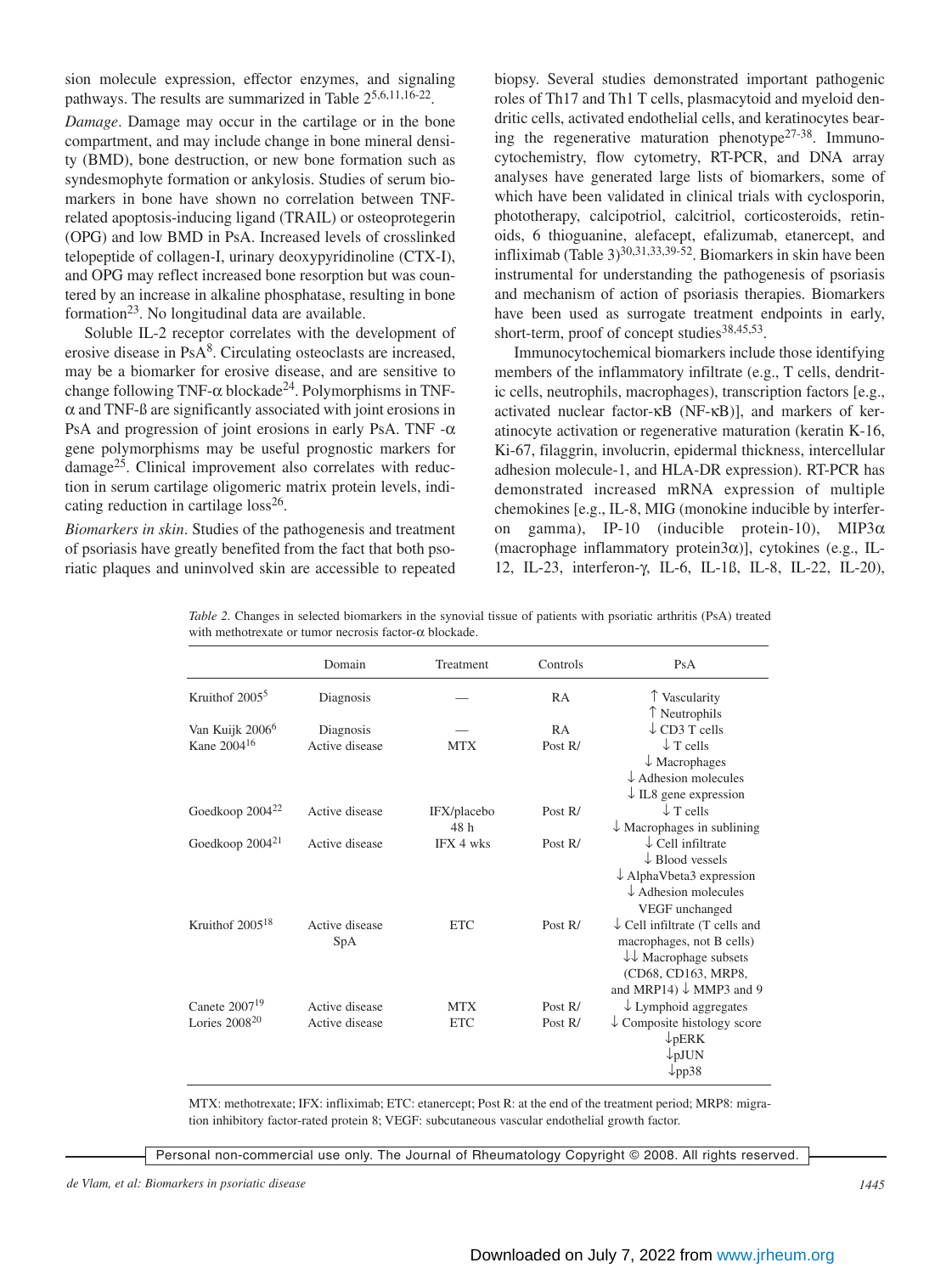|  |  |  |  | Table 3. Change in expression of selected biomarkers in clinical trials of biologics in psoriasis vulgaris. |  |  |  |  |  |  |
|--|--|--|--|-------------------------------------------------------------------------------------------------------------|--|--|--|--|--|--|
|--|--|--|--|-------------------------------------------------------------------------------------------------------------|--|--|--|--|--|--|

| Biomarker                                                               | Etanercept <sup>27,55-57</sup> | Infliximab <sup>51,58</sup> | Alefacept <sup>30</sup> | Efalizumab <sup>31</sup> |
|-------------------------------------------------------------------------|--------------------------------|-----------------------------|-------------------------|--------------------------|
| CD3                                                                     |                                |                             |                         |                          |
| CD4                                                                     |                                |                             |                         |                          |
| CD8                                                                     |                                |                             |                         |                          |
| CD11c (myeloid dendritic<br>cells)                                      |                                |                             |                         |                          |
| CD83                                                                    |                                | ND                          |                         | ↓                        |
| Elastase (neutrophils)                                                  |                                | ND                          | <b>ND</b>               | <b>ND</b>                |
| Inducible nitric oxide synthase                                         |                                | ND                          |                         | ↓                        |
| Interleukin 12/23 p40                                                   |                                | ND                          |                         | <b>ND</b>                |
| Interleukin 23 p19                                                      |                                | ND                          |                         | ND                       |
| Interleukin 22                                                          |                                | ND                          | <b>ND</b>               | ND                       |
| Interleukin 17                                                          |                                | ND                          | N <sub>D</sub>          | ND                       |
| Interferon-γ                                                            |                                | ND                          | ↓                       | ND                       |
| Signal transducer and activator<br>of transcription-1                   |                                | ND                          |                         | ND                       |
| Inducible protein 10                                                    |                                | ND                          | <b>ND</b>               | ND                       |
| Monokine inducible by IFN- $\gamma$                                     |                                | N <sub>D</sub>              | ↓                       | ND                       |
| Granzyme B                                                              |                                | ND                          | N <sub>D</sub>          | ND                       |
| Keratinocyte (intercellular<br>adhesion molecule-1 and/or<br>$HLA-DR)*$ |                                | ↓                           | ↓                       | ↓                        |
| Interleukin 6                                                           |                                | N <sub>D</sub>              | <b>ND</b>               | ND                       |
| Interleukin 1ß                                                          |                                | N <sub>D</sub>              | <b>ND</b>               | ND                       |
| Interleukin 8                                                           |                                | ND                          | ↓                       | ND                       |
| Macrophage inhibitory<br>protein- $3\alpha$                             |                                | ND                          | <b>ND</b>               | ND                       |
| Activated nuclear factor-KB                                             |                                | ND                          | <b>ND</b>               | ND                       |
| Interleukin 20                                                          |                                | ND                          | <b>ND</b>               | ND                       |
| Matrix metalloproteinase-12                                             |                                | N <sub>D</sub>              | <b>ND</b>               | <b>ND</b>                |
| Keratin K-16*                                                           |                                | ↓                           |                         | ↓                        |
| Epidermal thickness                                                     |                                | ↓                           |                         | ↓                        |
| Cleaved caspase-3                                                       |                                | ↑                           |                         | <b>ND</b>                |

ND: not done;  $*\downarrow = \downarrow$  or absent.

nuclear transcription factors (NF-κB, STAT-1), MMP-12, antimicrobial peptides, and keratin K-16. DNA array analysis identified over 1300 genes differentially expressed in psoriatic plaques versus nonlesional skin54.

In conclusion, only limited data about biological biomarkers in psoriasis and psoriatic arthritis are available. There is an urgent need for a research agenda for development and validation of biomarkers in psoriatic disease.

#### **REFERENCES**

- 1. Biomarkers Definitions Working Group. Biomarkers and surrogate endpoints: preferred definitions and conceptual framework. Clin Pharmacol Ther 2001;69:89-95.
- 2. Mildvan D, Landay A, De Gruttola V, Machado SG, Kagan J. An approach to the validation of markers for use in AIDS clinical trials. Clin Infect Dis 1997;24:764-74.
- 3. Maksymowych WP, Landewe R, Boers M, et al. Development of draft validation criteria for a soluble biomarker to be regarded as a valid biomarker reflecting structural damage endpoints in rheumatoid arthritis and spondyloarthritis clinical trials. J Rheumatol 2007;34:634-40.
- 4. Batliwalla FM, Li W, Ritchlin CT, et al. Microarray analyses of peripheral blood cells identifies unique gene expression signature in psoriatic arthritis. Mol Med 2005;11:21-9.
- 5. Kruithof E, Baeten D, De Rycke L, et al. Synovial histopathology of psoriatic arthritis, both oligo- and polyarticular, resembles spondyloarthropathy more than it does rheumatoid arthritis. Arthritis Res Ther 2005;7:R569-80.
- 6. van Kuijk AW, Reinders-Blankert P, Smeets TJ, Dijkmans BA, Tak PP. Detailed analysis of the cell infiltrate and the expression of mediators of synovial inflammation and joint destruction in the synovium of patients with psoriatic arthritis: implications for treatment. Ann Rheum Dis 2006;65:1551-7.
- 7. Elkayam O, Yaron I, Shirazi I, Yaron M, Caspi D. Serum levels of IL-10, IL-6, IL-1ra, and sIL-2R in patients with psoriatic arthritis. Rheumatol Int 2000;19:101-5.
- 8. Macchioni P, Boiardi L, Cremonesi T, et al. The relationship between serum-soluble interleukin-2 receptor and radiological evolution in psoriatic arthritis patients treated with cyclosporin-A. Rheumatol Int 1998;18:27-33.
- 9. Elkayam O, Yaron I, Shirazi I, Yaron M, Caspi D. Serum levels of hyaluronic acid in patients with psoriatic arthritis. Clin Rheumatol 2000;19:455-7.
- 10. Foell D, Kane D, Bresnihan B, et al. Expression of the proinflammatory protein S100A12 (EN-RAGE) in rheumatoid and psoriatic arthritis. Rheumatology Oxford 2003;42:1383-9.
- 11. Gratacos J, Casado E, Real J, Torre-Alonso JC. Prediction of major clinical response (ACR50) to infliximab in psoriatic arthritis refractory to methotrexate. Ann Rheum Dis 2007;66:493-7.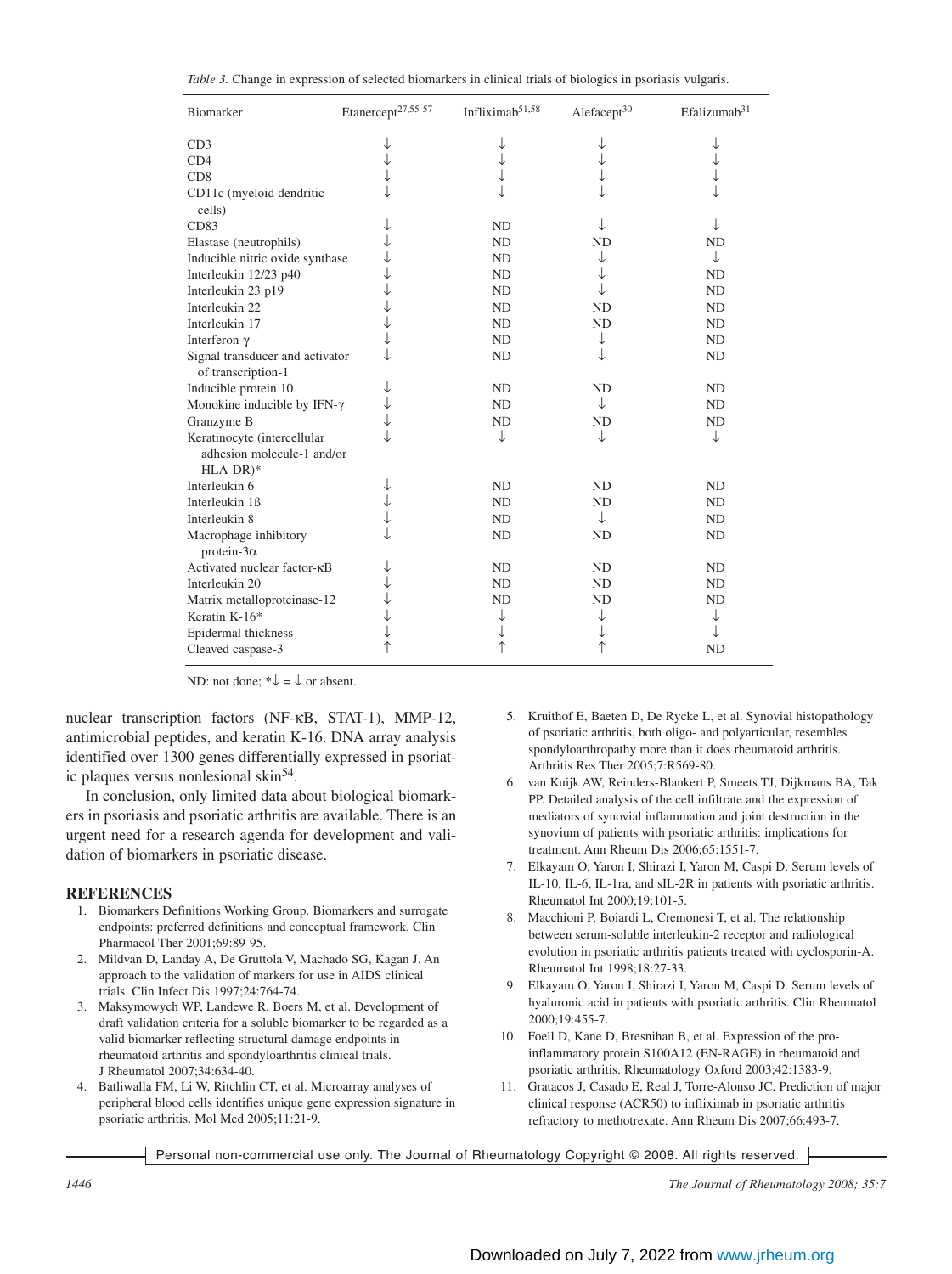- 12. Mastroianni A, Minutilli E, Mussi A, et al. Cytokine profiles during infliximab monotherapy in psoriatic arthritis. Br J Dermatol 2005;153:531-6.
- 13. Ribbens C, Martin y Porras M, Franchimont N, et al. Increased matrix metalloproteinase-3 serum levels in rheumatic diseases: relationship with synovitis and steroid treatment. Ann Rheum Dis 2002;61:161-6.
- 14. Cordiali-Fei P, Trento E, D'Agosto G, et al. Effective therapy with anti-TNF-alpha in patients with psoriatic arthritis is associated with decreased levels of metalloproteinases and angiogenic cytokines in the sera and skin lesions. Ann NY Acad Sci 2007;1110:578-89.
- 15. Kraan MC, van Kuijk AW, Dinant HJ, et al. Alefacept treatment in psoriatic arthritis: reduction of the effector T cell population in peripheral blood and synovial tissue is associated with improvement of clinical signs of arthritis. Arthritis Rheum 2002;46:2776-84.
- 16. Kane D, Gogarty M, O'Leary J, et al. Reduction of synovial sublining layer inflammation and proinflammatory cytokine expression in psoriatic arthritis treated with methotrexate. Arthritis Rheum 2004;50:3286-95.
- 17. Kane D, Roth J, Frosch M, Vogl T, Bresnihan B, FitzGerald O. Increased perivascular synovial membrane expression of myeloidrelated proteins in psoriatic arthritis. Arthritis Rheum 2003;48:1676-85.
- 18. Kruithof E, De Rycke L, Roth J, et al. Immunomodulatory effects of etanercept on peripheral joint synovitis in the spondylarthropathies. Arthritis Rheum 2005;52:3898-909.
- 19. Canete JD, Santiago B, Cantaert T, et al. Ectopic lymphoid neogenesis in psoriatic arthritis. Ann Rheum Dis 2007;66:720-6.
- 20. Lories R, Derese I, Luyten FP, de Vlam K. Activation of nuclear factor kappa B and mitogen activated protein kinases in psoriatic arthritis before and after etanercept treatment. Clin Exp Rheumatol 2008;26:96-102.
- 21. Goedkoop AY, Kraan MC, Picavet DI, et al. Deactivation of endothelium and reduction in angiogenesis in psoriatic skin and synovium by low dose infliximab therapy in combination with stable methotrexate therapy: a prospective single-centre study. Arthritis Res Ther 2004;6:R326-34.
- 22. Goedkoop AY, Kraan MC, Teunissen MB, et al. Early effects of tumour necrosis factor alpha blockade on skin and synovial tissue in patients with active psoriasis and psoriatic arthritis. Ann Rheum Dis 2004;63:769-73.
- 23. Grisar J, Bernecker PM, Aringer M, et al. Ankylosing spondylitis, psoriatic arthritis, and reactive arthritis show increased bone resorption, but differ with regard to bone formation. J Rheumatol 2002;29:1430-6.
- 24. Ritchlin CT, Haas-Smith SA, Li P, Hicks DG, Schwarz EM. Mechanisms of TNF-alpha- and RANKL-mediated osteoclastogenesis and bone resorption in psoriatic arthritis. J Clin Invest 2003;111:821-31.
- 25. Balding J, Kane D, Livingstone W, et al. Cytokine gene polymorphisms: association with psoriatic arthritis susceptibility and severity. Arthritis Rheum 2003;48:1408-13.
- 26. Cauza E, Hanusch-Enserer U, Frischmuth K, Fabian B, Dunky A, Kostner K. Short-term infliximab therapy improves symptoms of psoriatic arthritis and decreases concentrations of cartilage oligomeric matrix protein. J Clin Pharm Ther 2006;31:149-52.
- 27. Gottlieb AB, Chamian F, Masud S, et al. TNF inhibition rapidly down-regulates multiple proinflammatory pathways in psoriasis plaques. J Immunol 2005;175:2721-9.
- 28. Gottlieb AB. Psoriasis: emerging therapeutic strategies. Nat Rev Drug Discov 2005;4:19-34.
- 29. Gottlieb AB. Clinical research helps elucidate the role of tumor necrosis factor-alpha in the pathogenesis of T1-mediated immune disorders: use of targeted immunotherapeutics as pathogenic

probes. Lupus 2003;12:190-4.

- 30. Chamian F, Lowes MA, Lin SL, et al. Alefacept reduces infiltrating T cells, activated dendritic cells, and inflammatory genes in psoriasis vulgaris. Proc Natl Acad Sci USA 2005;102:2075-80.
- 31. Lowes MA, Chamian F, Abello MV, et al. Increase in TNF-alpha and inducible nitric oxide synthase-expressing dendritic cells in psoriasis and reduction with efalizumab (anti-CD11a). Proc Natl Acad Sci USA 2005;102:19057-62.
- 32. Lowes MA, Bowcock AM, Krueger JG. Pathogenesis and therapy of psoriasis. Nature 2007;445:866-73.
- 33. Gottlieb AB, Grossman RM, Khandke L, et al. Studies of the effect of cyclosporine in psoriasis in vivo: combined effects on activated T lymphocytes and epidermal regenerative maturation. J Invest Dermatol 1992;98:302-9.
- 34. Nestle FO, Conrad C, Tun-Kyi A, et al. Plasmacytoid predendritic cells initiate psoriasis through interferon-alpha production. J Exp Med 2005;202:135-43.
- 35. Nickoloff BJ, Nestle FO. Recent insights into the immunopathogenesis of psoriasis provide new therapeutic opportunities. J Clin Invest 2004;113:1664-75.
- 36. Boyman O, Hefti HP, Conrad C, Nickoloff BJ, Suter M, Nestle FO. Spontaneous development of psoriasis in a new animal model shows an essential role for resident T cells and tumor necrosis factor-alpha. J Exp Med 2004;199:731-6.
- 37. Lee E, Trepicchio WL, Oestreicher JL, et al. Increased expression of interleukin 23 p19 and p40 in lesional skin of patients with psoriasis vulgaris. J Exp Med 2004;199:125-30.
- 38. Gottlieb AB, Cooper KD, McCormick TS, et al. A phase 1, doubleblind, placebo-controlled study evaluating single subcutaneous administrations of a human interleukin-12/23 monoclonal antibody in subjects with plaque psoriasis. Curr Med Res Opin 2007;23:1081-92.
- 39. Gottlieb S, Hayes E, Gilleaudeau P, Cardinale I, Gottlieb AB, Krueger JG. Cellular actions of etretinate in psoriasis: enhanced epidermal differentiation and reduced cell-mediated inflammation are unexpected outcomes. J Cutan Pathol 1996;23:404-18.
- 40. Berth-Jones J, Fletcher A, Hutchinson PE. Epidermal cytokeratin and immunocyte responses during treatment of psoriasis with calcipotriol and betamethasone valerate. Br J Dermatol 1992;126:356-61.
- 41. Abrams JR, Kelley SL, Hayes E, et al. Blockade of T lymphocyte costimulation with cytotoxic T lymphocyte-associated antigen 4 immunoglobulin (CTLA4Ig) reverses the cellular pathology of psoriatic plaques, including the activation of keratinocytes, dendritic cells, and endothelial cells. J Exp Med 2000;192:681-94.
- 42. Chamian F, Lin SL, Novitskaya L, et al. Presence of "inflammatory" dendritic cells in psoriasis vulgaris lesions and modulation by efalizumab (anti-CD11a). J Invest Dermatol 2004;122:A41-245.
- 43. Murphy FP, Coven TR, Burack LH, et al. Clinical clearing of psoriasis by 6-thioguanine correlates with cutaneous T-cell depletion via apoptosis: evidence for selective effects on activated T lymphocytes. Arch Dermatol 1999;135:1495-502.
- 44. Gottlieb SL, Gilleaudeau P, Johnson R, et al. Response of psoriasis to a lymphocyte-selective toxin (DAB389IL-2) suggests a primary immune, but not keratinocyte, pathogenic basis. Nat Med 1995;1:442-7.
- 45. Gottlieb A, Krueger JG, Bright R, et al. Effects of administration of a single dose of a humanized monoclonal antibody to CD11a on the immunobiology and clinical activity of psoriasis. J Am Acad Dermatol 2000;42:428-35.
- 46. Gottlieb AB, Lebwohl M, Shirin S, et al. Anti-CD4 monoclonal antibody treatment of moderate to severe psoriasis vulgaris: results of a pilot, multicenter, multiple-dose, placebo-controlled study. J Am Acad Dermatol 2000;43:595-604.